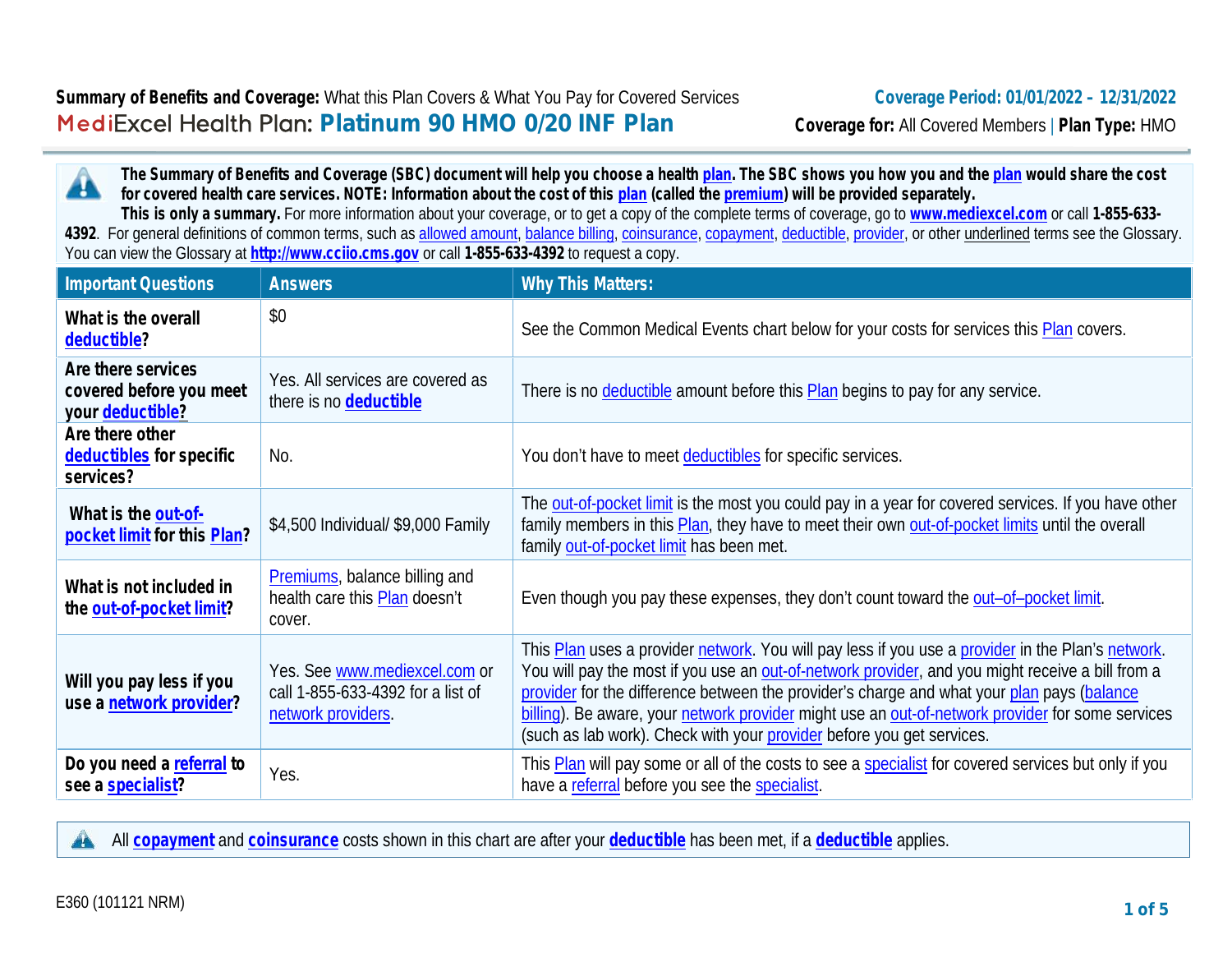| Common                                                                                                 |                                                                                                                                                                           | What You Will Pay                                    |                         | Limitations, Exceptions, & Other Important                                                                                                                                               |  |
|--------------------------------------------------------------------------------------------------------|---------------------------------------------------------------------------------------------------------------------------------------------------------------------------|------------------------------------------------------|-------------------------|------------------------------------------------------------------------------------------------------------------------------------------------------------------------------------------|--|
| <b>Medical Event</b>                                                                                   | Services You May Need                                                                                                                                                     | <b>Network Provider</b>                              | Out-of-Network Provider | Information                                                                                                                                                                              |  |
|                                                                                                        |                                                                                                                                                                           | (You will pay the least)                             | (You will pay the most) |                                                                                                                                                                                          |  |
|                                                                                                        | Primary care visit to treat an injury<br>or illness                                                                                                                       | \$20 copay/visit                                     | Not covered             | Member pays maximum of one copay per calendar<br>month for primary care physician services.                                                                                              |  |
| If you visit a health                                                                                  | <b>Specialist visit</b>                                                                                                                                                   | \$30 copay/visit                                     | Not covered             | None.                                                                                                                                                                                    |  |
| care provider's office<br>or clinic                                                                    | Preventive care/screening/<br>Immunization                                                                                                                                | No charge                                            | Not covered             | You may have to pay for services that aren't<br>preventive. Ask your provider if the services needed<br>are preventive. Then check what your plan will pay<br>for.                       |  |
| If you have a test                                                                                     | Diagnostic test (x-ray, blood work)                                                                                                                                       | \$30 copay/X-ray<br>\$20 copay/blood work            | Not covered             | Preauthorization is required for CT/PET scans,<br>MRIs. Failure to obtain preauthorization may result                                                                                    |  |
|                                                                                                        | Imaging (CT/PET scans, MRIs)                                                                                                                                              | \$100 copay/ visit                                   | Not covered             | in non-payment of services.                                                                                                                                                              |  |
|                                                                                                        | Tier 1 Drugs (most generic drugs<br>and low-cost preferred brands)                                                                                                        | \$5 copay/prescription<br>drug                       | Not covered             | Covers up to a 30-day supply for retail.                                                                                                                                                 |  |
| If you need drugs to<br>treat your illness or                                                          | Tier 2 Drugs (most non-preferred<br>generic drugs and preferred brand<br>drugs)                                                                                           | \$20 copay/prescription<br>drug                      | Not covered             | Certain drugs may be covered at a different cost<br>share.                                                                                                                               |  |
| condition<br>More information about<br>prescription drug<br>coverage available at<br>www.mediexcel.com | Tier 3 Drugs (most non-preferred<br>brand drugs)                                                                                                                          | \$30 copay/prescription<br>drug                      | Not covered             | In accordance with formulary quidelines.<br>Oral anticancer drugs shall not exceed \$250 per<br>month.<br>The Plan does not offer mail order delivery service<br>for prescription drugs. |  |
|                                                                                                        | Tier 4 Drugs (limited to specialty<br>pharmacy and specialty drugs<br>requiring self-administration training<br>and clinical monitoring; Plan cost<br>greater than \$600) | 10% coinsurance up to<br>\$250 per prescription drug | Not covered             |                                                                                                                                                                                          |  |
| If you have outpatient<br>surgery                                                                      | Facility fee (e.g., ambulatory<br>surgery center)                                                                                                                         | \$100 copay / visit                                  | Not covered             | Preauthorization is required for outpatient surgery.<br>Failure to obtain preauthorization may result in non-<br>payment of services.                                                    |  |
|                                                                                                        | Physician/surgeon fees                                                                                                                                                    | \$25 copay                                           | Not covered             | None.                                                                                                                                                                                    |  |
|                                                                                                        | Emergency room care                                                                                                                                                       | \$150 copay / visit                                  | \$150 copay / visit     | Waived if admitted.                                                                                                                                                                      |  |
| If you need<br>immediate medical<br>attention                                                          | <b>Emergency medical transportation</b>                                                                                                                                   | \$150 copay                                          | \$150 copay             | None.                                                                                                                                                                                    |  |
|                                                                                                        | <b>Urgent care</b>                                                                                                                                                        | \$20 copay                                           | \$20 copay              | Non-Plan providers covered when outside the<br>service area.                                                                                                                             |  |
| If you have a hospital<br>stay                                                                         | Facility fee (e.g., hospital room)                                                                                                                                        | \$250 copay / day<br>up to 5 days                    | Not covered             | Preauthorization is required for non-emergency<br>hospital stays. Failure to obtain preauthorization<br>may result in non-payment of services.                                           |  |

[\* For more information about limitations and exceptions, see the **Plan** or policy document at www.mediexcel.com.]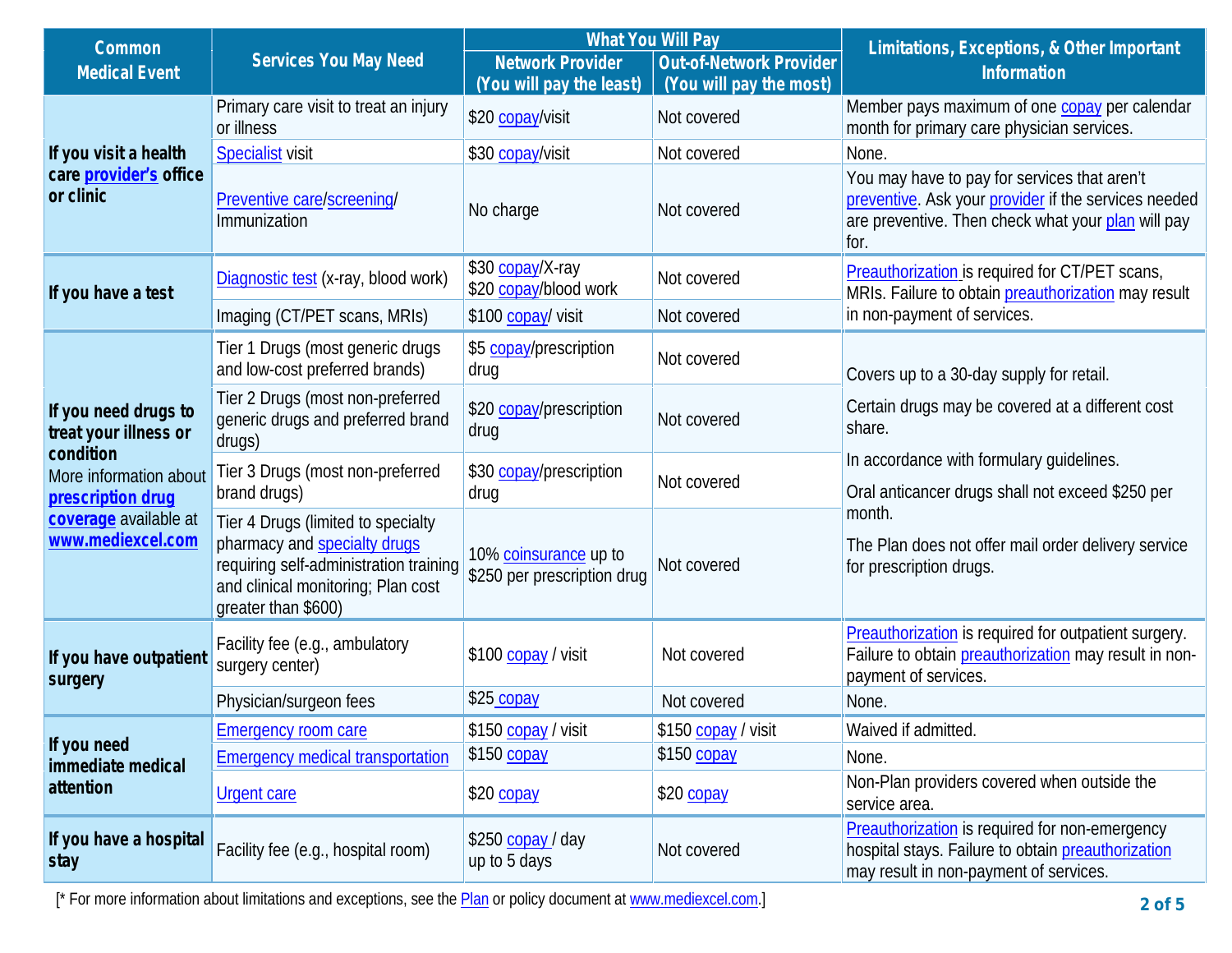| Common                                                       |                                              |                                   | What You Will Pay       | Limitations, Exceptions, & Other Important                                                                                                     |  |
|--------------------------------------------------------------|----------------------------------------------|-----------------------------------|-------------------------|------------------------------------------------------------------------------------------------------------------------------------------------|--|
| <b>Medical Event</b>                                         | Services You May Need                        | Network Provider                  | Out-of-Network Provider | Information                                                                                                                                    |  |
|                                                              |                                              | (You will pay the least)          | (You will pay the most) |                                                                                                                                                |  |
|                                                              | Physician/surgeon fees                       | No charge                         | Not covered             | None.                                                                                                                                          |  |
| If you need mental                                           | <b>Outpatient services</b>                   | \$20 copay/visit                  | Not covered             | None.                                                                                                                                          |  |
| health, behavioral<br>health, or substance<br>abuse services | Inpatient services                           | \$250 copay/day, up to 5<br>days  | Not covered             | Preauthorization is required for non-emergency<br>hospital stays. Failure to obtain preauthorization<br>may result in non-payment of services. |  |
|                                                              | Office visits                                | \$20 copay/visit                  | Not covered             |                                                                                                                                                |  |
| If you are pregnant                                          | Childbirth/delivery professional<br>services | No charge                         | Not covered             | Cost sharing does not apply for preventive services.                                                                                           |  |
|                                                              | Childbirth/delivery facility services        | \$250 copay / day<br>up to 5 days | Not covered             |                                                                                                                                                |  |
|                                                              | Home health care                             | \$20 copay/visit                  | Not covered             | Post-operative home health care only.                                                                                                          |  |
|                                                              | <b>Rehabilitation services</b>               | \$20 copay/visit                  | Not covered             | None.                                                                                                                                          |  |
|                                                              | <b>Habilitation services</b>                 | \$20 copay/visit                  | Not covered             |                                                                                                                                                |  |
| If you need help<br>recovering or have                       | Skilled nursing care                         | \$150 copay / day<br>up to 5 days | Not covered             | None.                                                                                                                                          |  |
| other special health<br>needs                                | Durable medical equipment                    | 10% coinsurance per item          | Not covered             | Preauthorization is required for durable medical<br>equipment. Failure to obtain preauthorization may<br>result in non-payment of services.    |  |
|                                                              | <b>Hospice services</b>                      | No charge                         | Not covered             | Preauthorization is required for hospice services.<br>Failure to obtain preauthorization may result in non-<br>payment of services.            |  |
| If your child needs<br>dental or eye care                    | Children's eye exam                          | No charge                         | Not covered             | None.                                                                                                                                          |  |
|                                                              | Children's glasses                           | No charge                         | Not covered             | 1 pair per year; up to age 19. Contact lenses are<br>covered in lieu of glasses.                                                               |  |
|                                                              | Children's dental check-up                   | No charge                         | Not covered             | Limited to dental treatment plan and Prophylaxis<br>(cleaning) every 6 months, up to age 19.                                                   |  |

## **Excluded Services & Other Covered Services:**

| Services Your Plan Generally Does NOT Cover (Check your policy or plan document for more information and a list of any other excluded services.) |                                     |                                           |  |  |
|--------------------------------------------------------------------------------------------------------------------------------------------------|-------------------------------------|-------------------------------------------|--|--|
| Chiropractic care                                                                                                                                | Hearing aids                        | <b>Private Duty Nursing</b>               |  |  |
| Cosmetic Surgery                                                                                                                                 | Long Term Care                      | Routine Foot Care                         |  |  |
| Dental Care Treatment                                                                                                                            | Non-emergency care when in the U.S. | Services that are not medically necessary |  |  |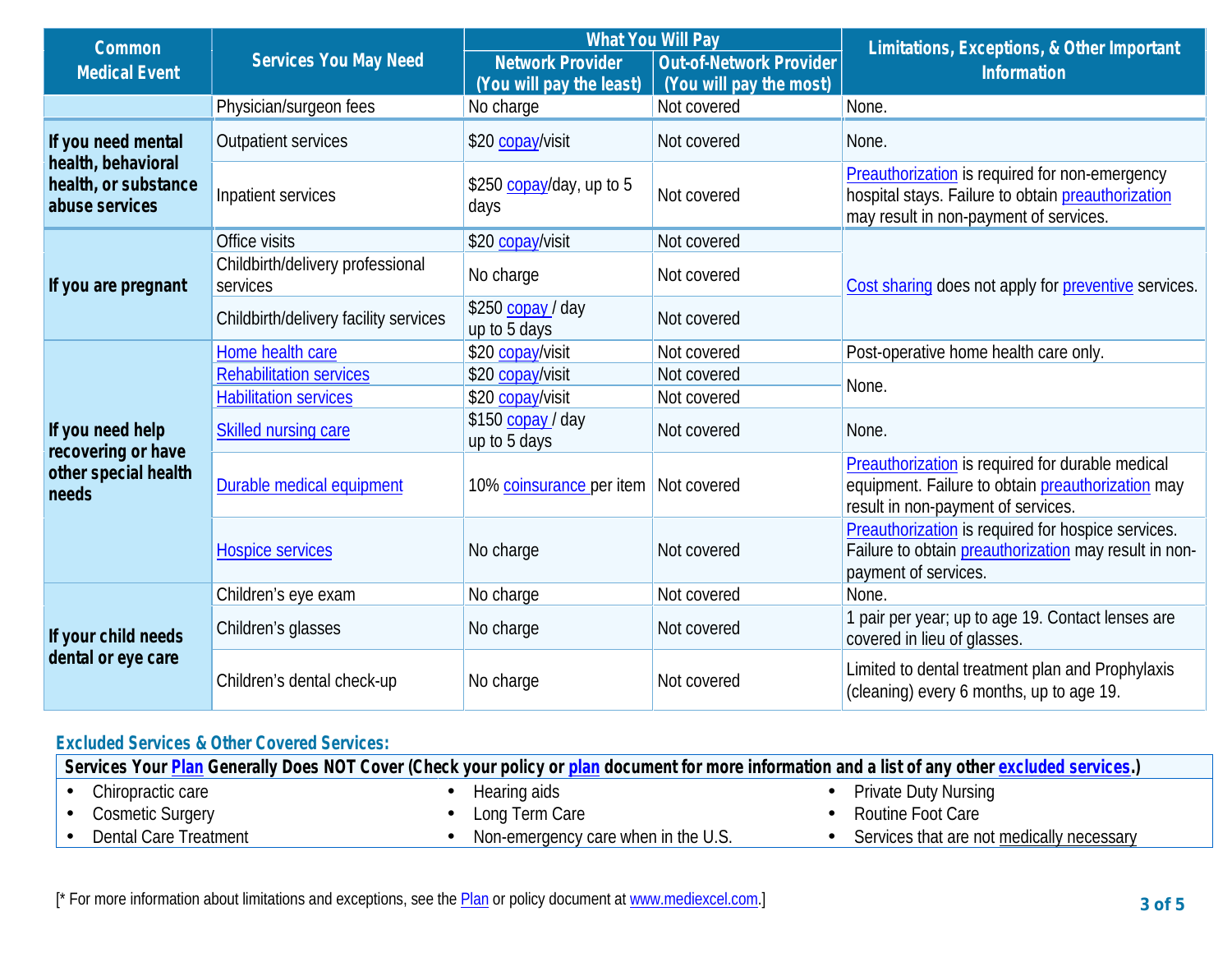| Other Covered Services (Limitations may apply to these services. This isn't a complete list. Please see your plan document.) |                       |                      |
|------------------------------------------------------------------------------------------------------------------------------|-----------------------|----------------------|
| Acupuncture (if prescribed for rehabilitation purposes)<br><b>Bariatric Surgery</b>                                          | Infertility treatment | Weight Loss Programs |

**Your Rights to Continue Coverage:** There are agencies that can help if you want to continue your coverage after it ends. The contact information for those agencies is: the California Department of Managed Health Care at 1-888-466-2219 or www.dmhc.ca.gov, the U.S. Department of Labor, Employee Benefits Security Administration at 1-866-444-3272 or www.dol.gov/ebsa, or the U.S. Department of Health and Human Services at 1-877-267-2323 x61565 or www.cciio.cms.gov. Other coverage options may be available to you, too, including buying individual insurance coverage through the Health Insurance Marketplace. For more information about the Marketplace, visit www.coveredca.com or call 1-800-318-2596.

Your Grievance and Appeals Rights: There are agencies that can help if you have a complaint against your plan for a denial of a claim. This complaint is called a grievance or appeal. For more information about your rights, look at the explanation of benefits you will receive for that medical claim. Your plan documents also provide complete information on how to submit a claim, appeal, or a grievance for any reason to your plan. For more information about your rights, this notice, or assistance, contact: 1-855-633-4392. Additionally, a consumer assistance program can help you file your appeal. Contact the California Department of Managed Health Care at 1-888-466-2219 or www.dmhc.ca.gov.

**Does this plan provide Minimum Essential Coverage? Yes.**

Minimum Essential Coverage generally includes plans, health insurance available through the Marketplace or other individual market policies, Medicare, Medicaid, CHIP, TRICARE, and certain other coverage. If you are eligible for certain types of Minimum Essential Coverage, you may not be eligible for the premium tax credit.

**Does this plan meet the Minimum Value Standards? Yes.**

If your plan doesn't meet the Minimum Value Standards, you may be eligible for a premium tax credit to help you pay for a plan through the Marketplace.

## **Language Access Services:**

Spanish (Español): Para obtener asistencia en Español, llame al 1-855-633-4392.

**PRA Disclosure Statement:** According to the Paperwork Reduction Act of 1995, no persons are required to respond to a collection of information unless it displays a valid OMB control number. The valid OMB control number for this information collection is 0938-1146. The time required to complete this information collection is estimated to average 0.08 hours per response, including the time to review instructions, search existing data resources, gather the data needed, and complete and review the information collection. If you have comments concerning the accuracy of the time estimate(s) or suggestions for improving this form, please write to: CMS, 7500 Security Boulevard, Attn: PRA Reports Clearance Officer, Mail Stop C4-26-05, Baltimore, Maryland 21244-1850.

––––––––––––––––––––––*To see examples of how this Plan might cover costs for a sample medical situation, see the next section.–––––––––––*–––––––––––